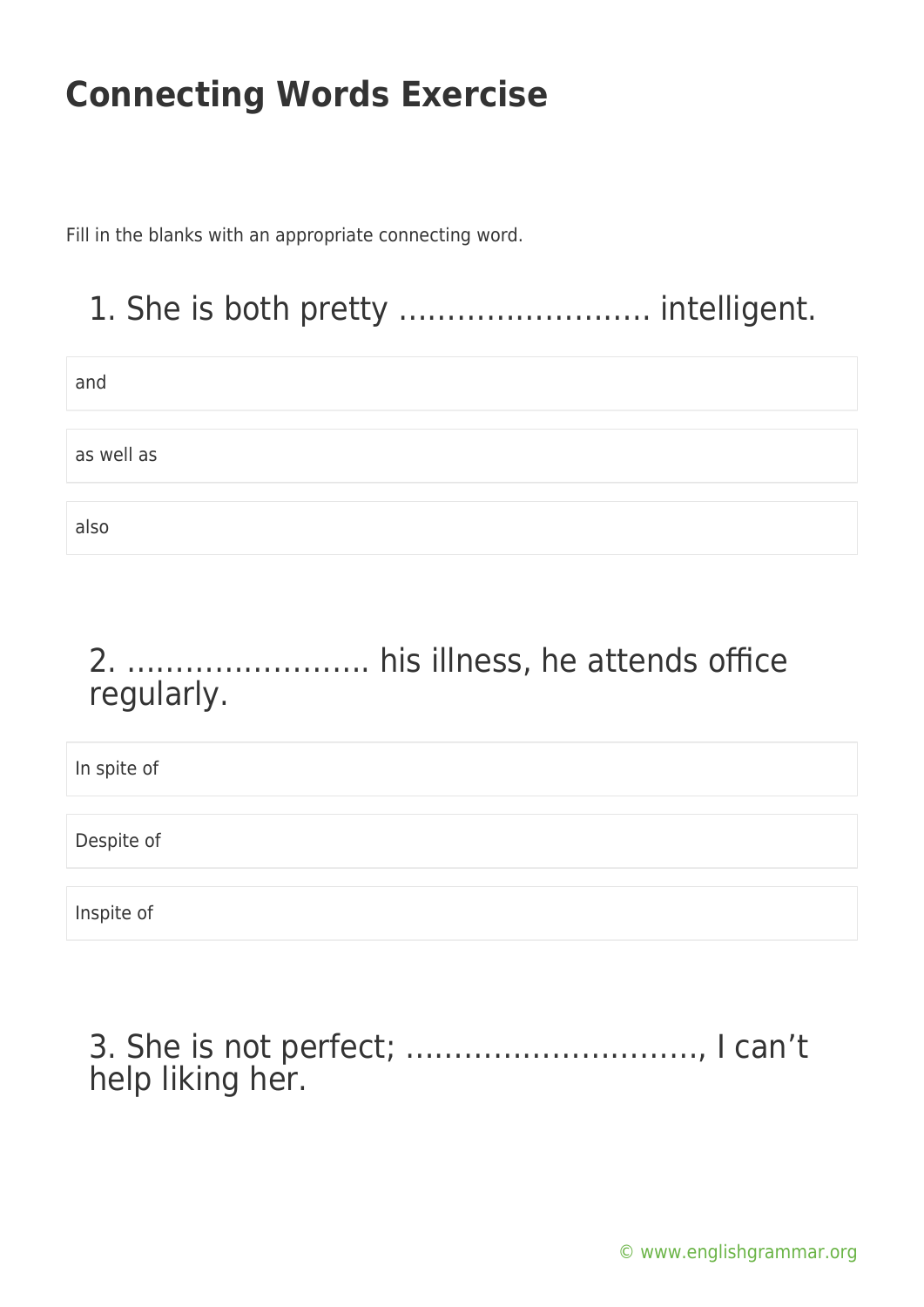| though  |  |  |  |
|---------|--|--|--|
|         |  |  |  |
| however |  |  |  |
|         |  |  |  |
| despite |  |  |  |

#### 4. You cannot go ……………………… you have finished the task.

Please select 2 correct answers

| until   |  |  |
|---------|--|--|
|         |  |  |
| un till |  |  |
|         |  |  |
| till    |  |  |

### 5. ……………………….. you do not take the prescribed tablets, you won't get better.

If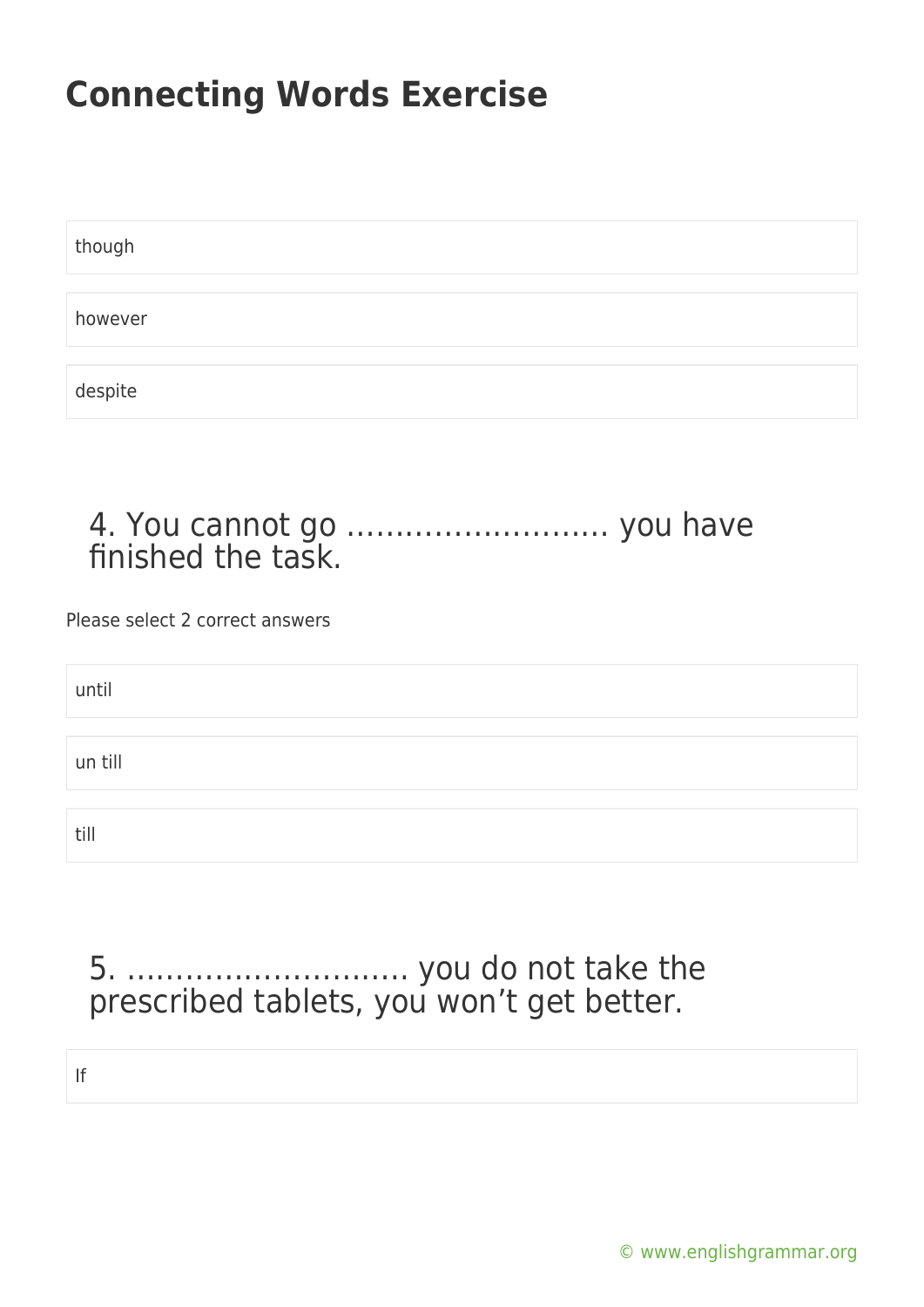Unless

In case

### 6. Something must have happened to them ………………………. they haven't returned yet.

| for    |  |
|--------|--|
|        |  |
| as     |  |
|        |  |
| though |  |

### 7. ……………………….. he lacks formal education, he is one of the most intelligent persons I know.

| lf     |  |  |
|--------|--|--|
|        |  |  |
| As     |  |  |
|        |  |  |
| Though |  |  |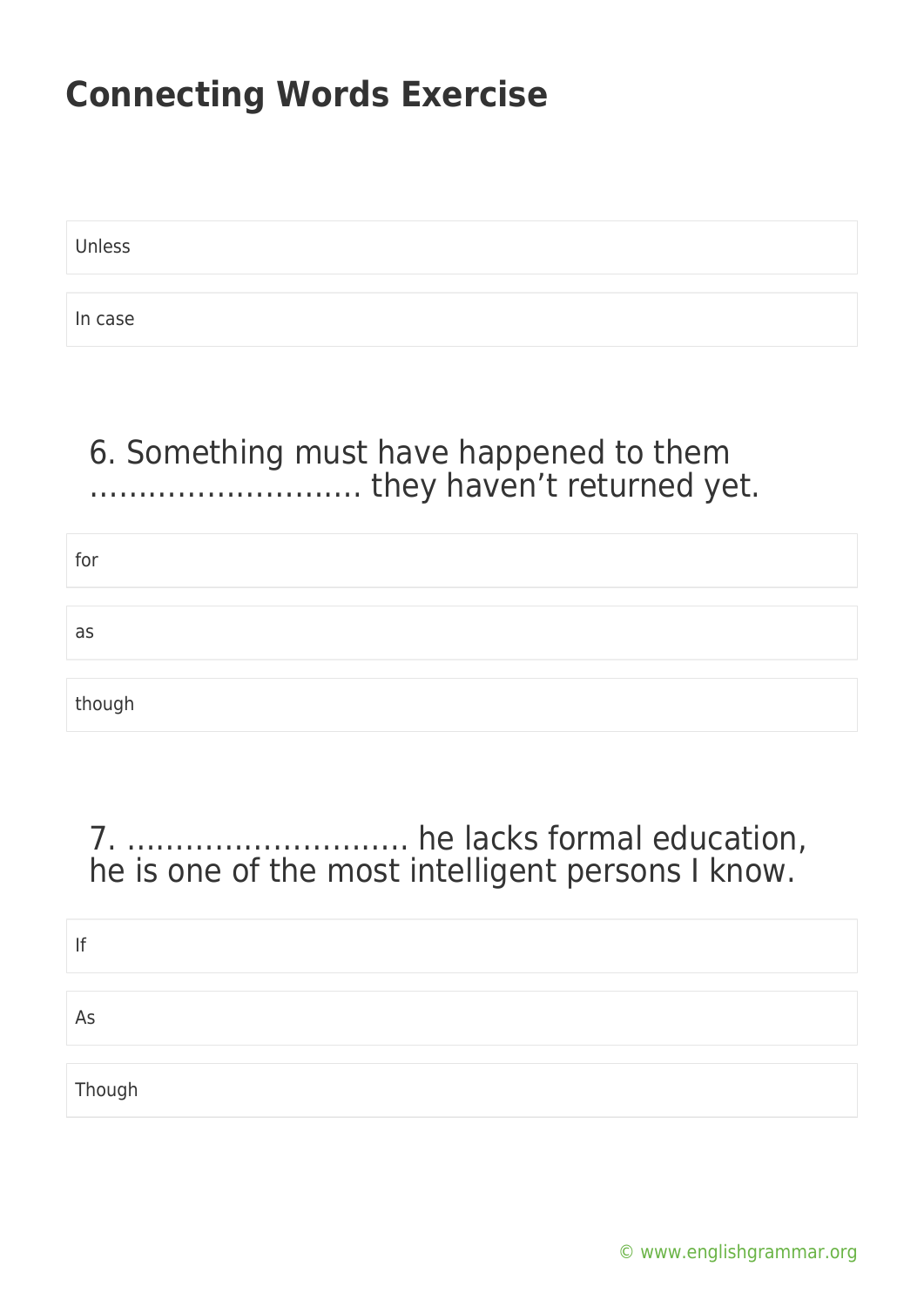8. ………………………. it was a good offer, I accepted it.

| Though |  |
|--------|--|
|        |  |
| As     |  |
|        |  |
| if     |  |

9. …………………….. she had seen you, you would have been in trouble.

| lf     |  |
|--------|--|
| As     |  |
| Unless |  |

#### 10. She became angry …………………….. I said a word.

after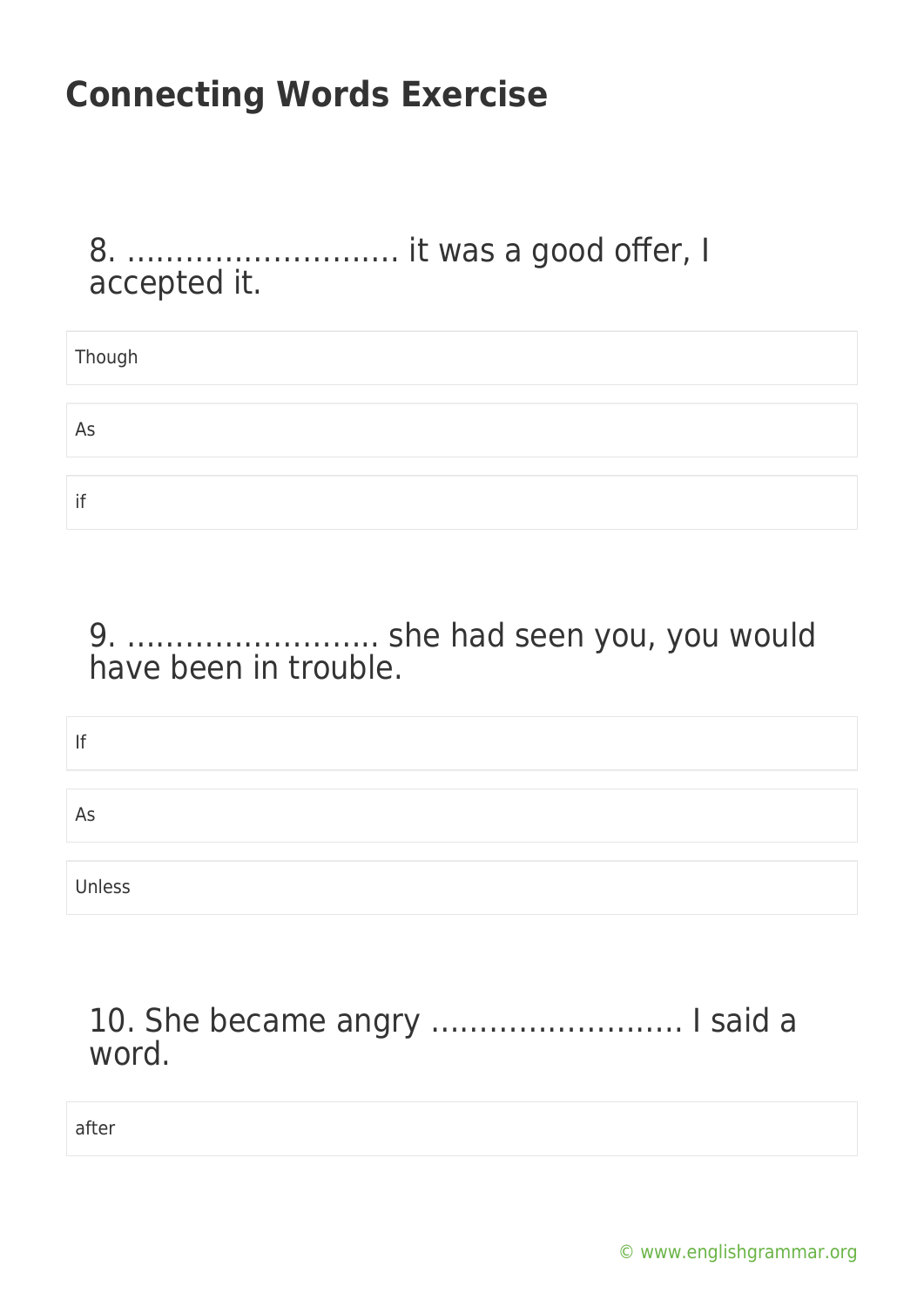| before |  |  |
|--------|--|--|
|        |  |  |
| when   |  |  |

#### 11. I haven't seen him ………………………… he moved to the US.

| since |  |
|-------|--|
|       |  |
| for   |  |
|       |  |
| from  |  |

### 12. She smiled …………………………. she knew everything.

Please select 2 correct answers

if

as if

[© www.englishgrammar.org](https://www.englishgrammar.org/)